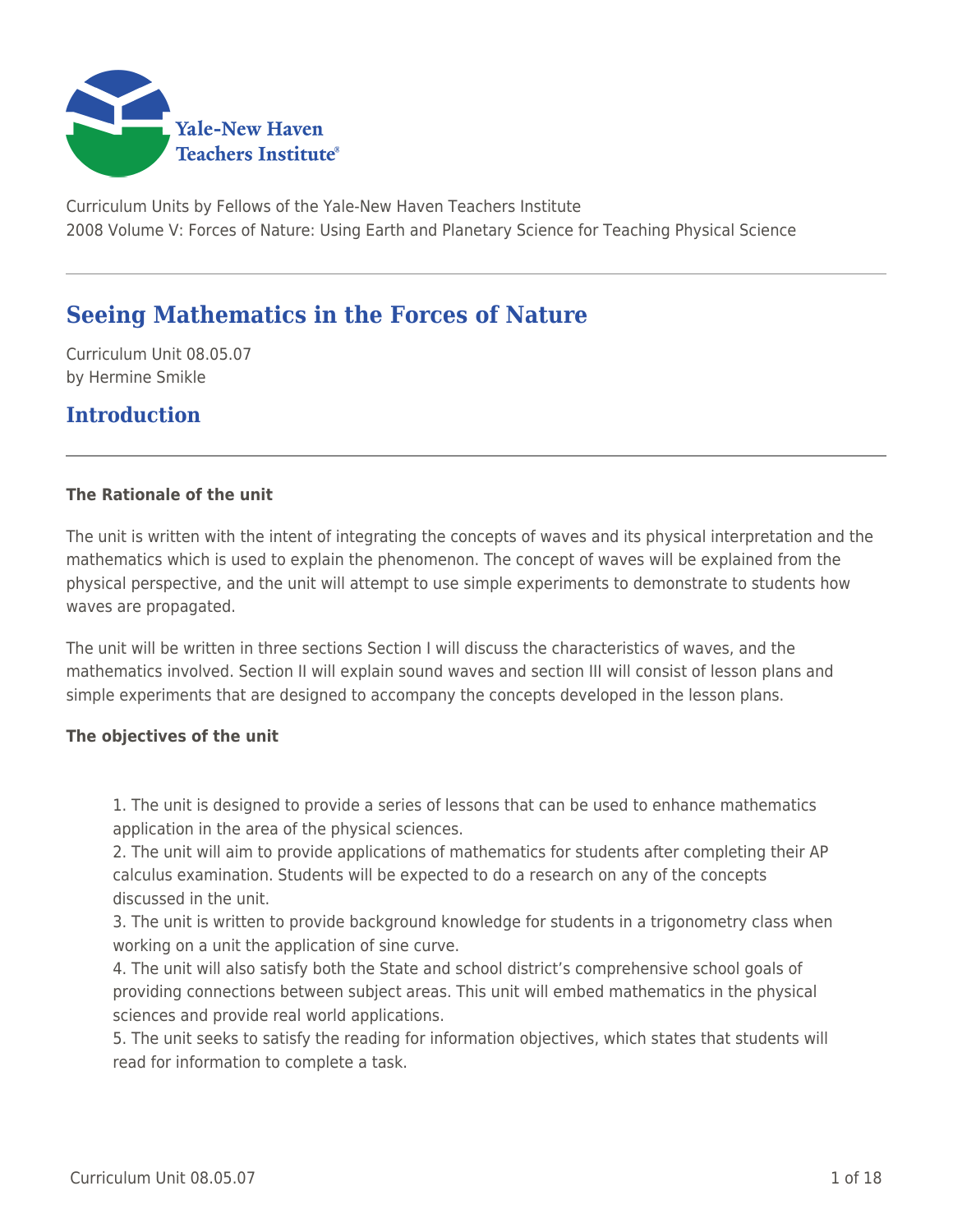# **Section I**

#### **An Introduction to Waves**

#### What are Waves?

Intuitively a wave is a motion or a disturbance, which causes a movement of particles from place to place. The most common example of wave movement is when a pebble is tossed in water. Water waves are formed by the disturbance that takes place on the surface of the water. On the other hand sound waves are formed when a disturbance is caused by a change in air pressure. Examples of sound waves are caused by a vibrating string. Earthquake waves are waves, which are formed by disturbances that occur in the Earth's surface.

Another description of waves is as a disturbance that moves particles through space and time. Waves travel and displace energy from one point to another. In general waves are formed when there are sustained disturbances of the particle in a medium. This medium can be either a gravitational field or a disturbance in a solid or liquid. In waves the energy vibrations are moving away from the source. The particles in the medium move, but the medium itself does not change location. This movement creates a wave pattern that begins to travel along the medium from one particle to another.

The frequency at which each particle vibrates is the same as the frequency at which the source vibrates. The period of vibration of each individual particle in the medium is equal to the vibration of the source.

All waves exhibits similar characteristics. The amplitude which gives the height of the wave; the period which defines the time for one up and down motion of the waves; and the frequency, which tells how often there is a up and down motion. The wave velocity is defined as the speed at which the disturbance moves. Wave velocity is also referred to as the speed of the wave as it moves from one location to the other. The wavelength is defined as the length of the wave.

#### Types of Waves

Mechanical Waves: water waves, sound waves, and the waves that are formed when a string or rope is disturbed are known as mechanical waves. The energy is carried through mediums such as water, air, the spring or rope. Mechanical waves are classified in three categories and each type disturbs the medium differently.

i.) Transverse Waves are formed when the particles of the medium vibrates perpendicular to the direction of motion. The waves move along the string, but the spring is displaced up and down. ii.) Longitudinal waves: The wave motion is in the same direction as the disturbance. The displacement of the spring is in the same direction as the motion of the waves. iii.) Pulse wave: Pulse waves are formed by a single bump that travels through a medium. For example a pulse wave is formed by the toss of a rope. A particular point of the rope was at rest before the pulse reaches it. It then returns to rest after the pulse passes.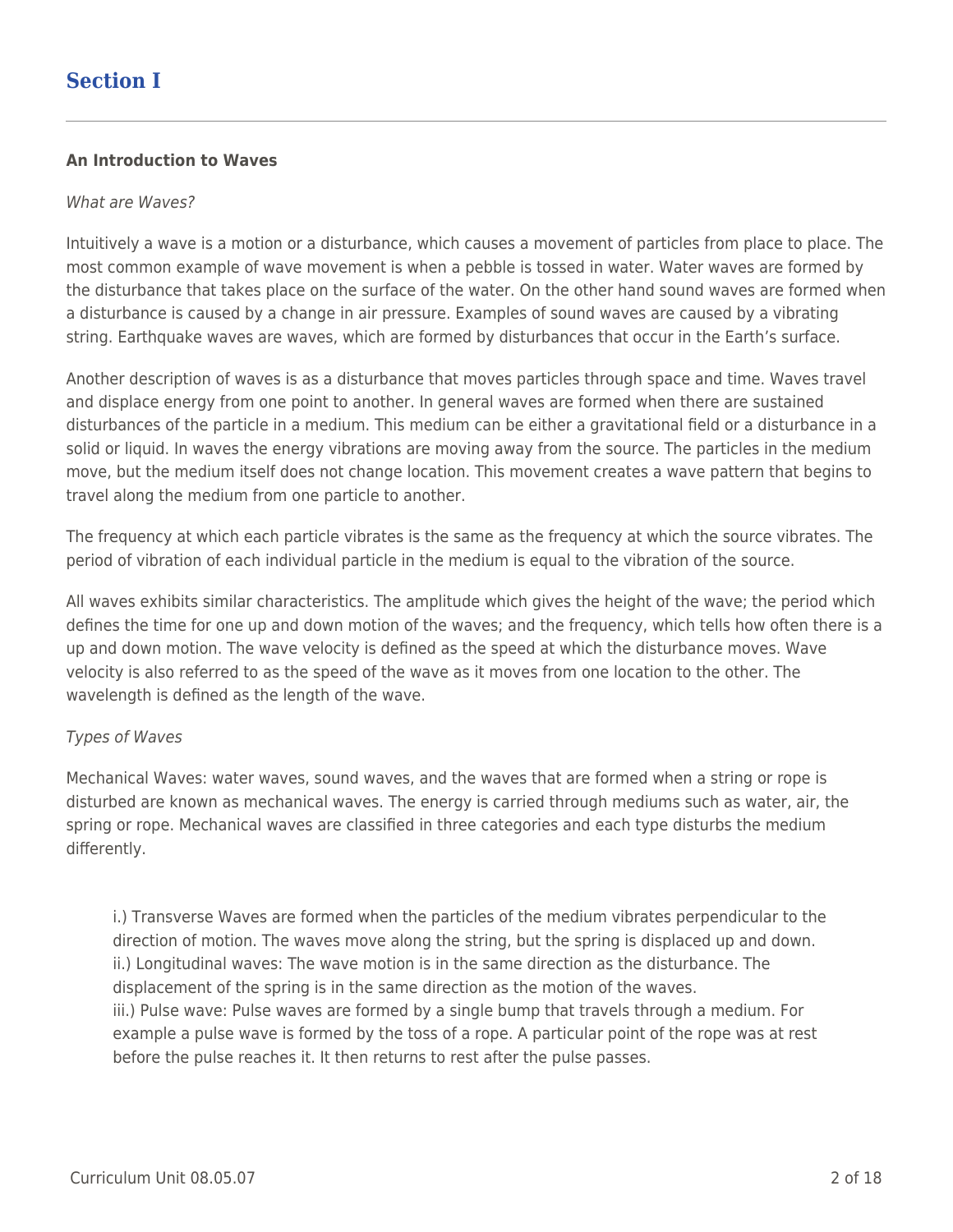#### Wave Interference

Waves encounter boundaries or obstacles in their travels through the medium in which they travel. Some waves reflect back in the medium if they meet a very rigid obstacle, other waves will pass through the medium into another medium, sometimes changing direction at the boundary. Wave interference can either be constructive or destructive. The connection of waves with equal but opposite amplitude causes destructive interferences. Constructive interference occurs when the wave displacements are in the same direction. The result of constructive interference is a wave with a higher amplitude is larger than either of the two waves.

The following gives examples of wave interference.

i.) Superposition of waves: When two or more waves move through the same space they will produce a combined effect. Each wave will maintain their own integrity when they over lap and will co-exist in the same medium with themselves being permanently changed.

ii) Standing Waves. Standing waves are formed when a train of waves are generated or when a flexible material for example a rope is attached to a more rigid form such as a wall. Since the wall is too rigid to vibrate, by shaking the rope incident and reflected waves are formed. Standing waves are the result of interference. When two sets of waves of equal amplitude and wavelength pass through each other in opposite directions, the waves passes in and out of phase with each other. The waves will reflect on each other forming regions of constructive and destructive interference.

iii.) Continuous waves: Continuous waves are waves that are capable of moving from one region to another. Continuous waves will move from a region of higher speed to a region of lower speed. The amplitude of the wave will change as a result of the change in speed and also because the wave has less energy.

iv.) Traveling Waves: A traveling wave will move along the medium. Each point in the medium will vibrate regularly by the effect of the traveling waves.

The General Characteristics of Waves:

i.) Refraction: When a wave that moves in two or three dimensions comes to a region where its speed changes, its direction of travel may change. If the wave enters a region head on then the direction does not change, but if the wave enters at a different angle then the direction of travel changes. This change of direction is called refraction

ii.) Reflection: When a wave is returned after it hits a rigid object, this is referred to as reflection. The returning or reflected wave loose some of it energy on the return journey. Some of the energy travel into the medium that carried it. If the medium (example the rope) is anchored to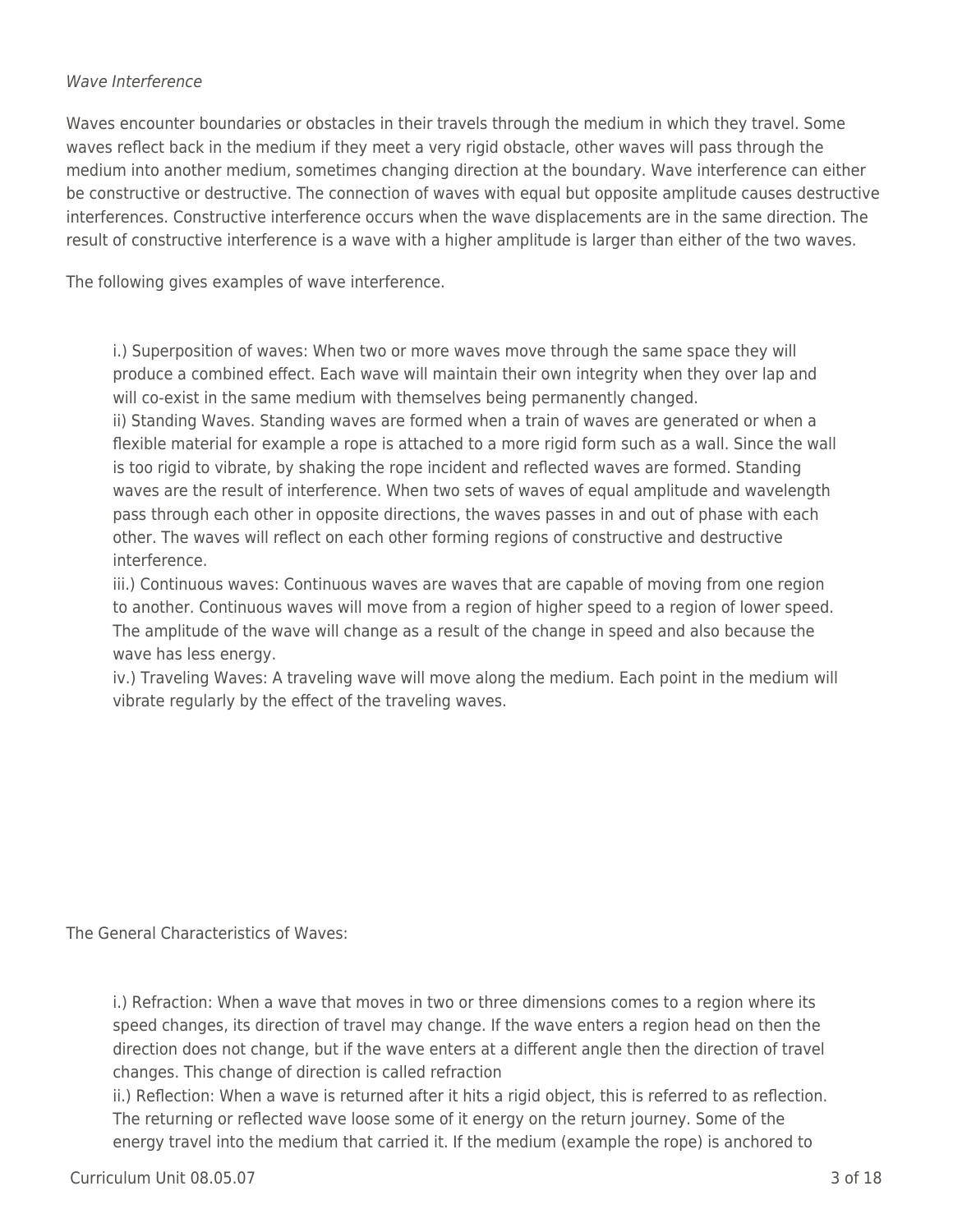something rigid, then the returning wave is upside down. If the rope is flipped, then a train of waves travels down the rope. The initial part of the wave reflects from the end, the rope carries both of the waves at the same time, one traveling from the end and the other from the reflecting end. When the two waves merge, the particles on the rope get a push from each wave and move according to the net force they receive.

iii.) Diffraction: When a wave meets a barrier in its path, the waves bend around the edges of the barrier forming circular waves that radiate out the waves that spread out around the barriers. The spread of the waves around the barrier is called diffraction.

# **The Mathematics of Waves**

#### The Vocabulary of waves :

Frequency: The frequency of a wave refers to how often the particles in the medium vibrate when a wave passes through the medium. The frequency of vibration is the number of to and fro vibrations the wave makes in a given time period. If the complete vibration occurs in one second, the frequency is one vibration per second. The unit of frequency is called the hertz (HZ). One vibration per second is 1 hertz. Higher frequencies are measured in kilohertz, (KHZ). The highest frequency is measured in gigahertz (GHZ,) in billions of hertz.

Period refers to the time which it takes for a particle on a medium to make one complete cycle. The period is measured in units of time such as seconds, hours, days or years. Frequency and period are different but related quantities. Frequency shows how often and period tells the time it takes for the wave to complete its cycle.

Period (P) =  $1/$  frequency. frequency =  $1/$  period.

The amplitude of the wave refers to the maximum amount of displacement of a particle on the medium from its rest position. The amplitude is measured from crest to rest. The crest of a wave is the point on the medium that is the maximum amount of upward movement. The trough of the wave is the point on the medium which shows the maximum downward displacement from rest.

Speed refers to how fast an object is moving and is expressed as distance per time. The speed of a wave is the distance traveled by a given point on the wave in a given period of time. The distance traveled by a wave is measured using the units meters traveled per second. The speed of periodic wave motion is related to the frequency and wave length of the waves. The wavelength is measured by how much time passes between the arrival of one crest and the other. The equation used to measure distance is also applicable to wave length: distance  $=$  speed / time. Wave speed is given as:

wave speed = wavelength  $\times$  frequency

wavelength  $=$  wave speed / frequency

These relationships relate to all types of waves.

 $Curir$  Unit 08.05.07 4 of 18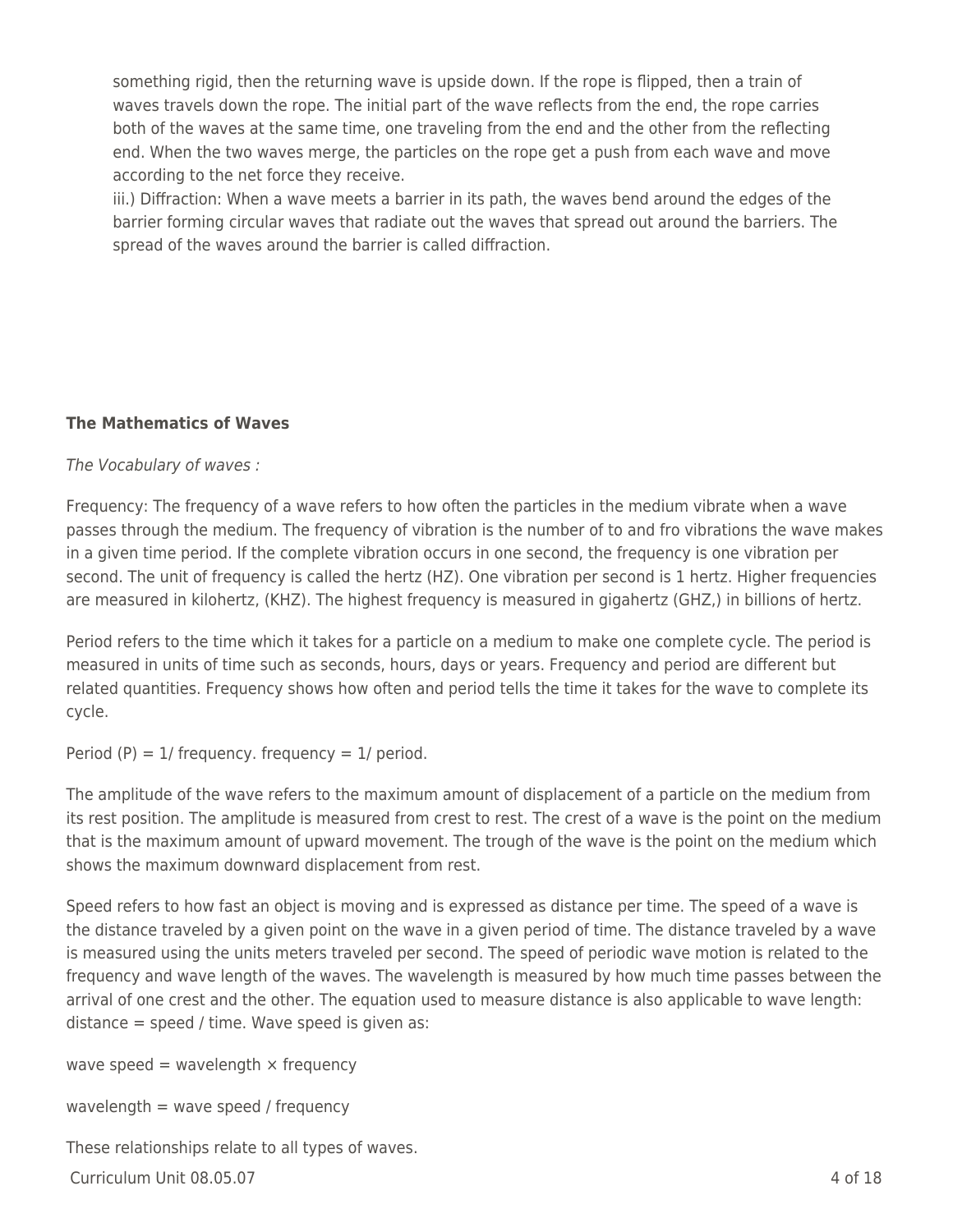The wave Equation : The equation speed  $=$  wavelength  $\times$  frequency is called the wave equation. It gives the mathematical relationship between the speed of the wave denoted by (v) and its wavelength (Λ) and the frequency (f). Using the symbols:

# $V = f \times \Lambda$

The wavelength is the distance from the top of one crest to the top of the next, the unit of measure for wavelength is either meters for waves such as ocean waves; centimeters for pond waves; and nanometers for light waves. The frequency of vibration is the number of to and fro vibrations the wave makes in a given time period. If the complete vibration occurs in one second, the frequency is one vibration per second. The unit of frequency is called the hertz (HZ). One vibration per second is 1 hertz. Higher frequencies are measured in kilohertz, (KHZ). The highest frequency is measured in gigahertz (GHZ,) in billion of hertz.

Frequency  $= 1$  period

Period = 1/ frequency

2. The sine curve is the mathematical model used to represent the movement of waves.

# **Section II**

#### Sound Waves

Sound is a longitudinal wave that travels through a material medium. Sound waves are used to discuss those waves that have frequency to produce hearing in humans. Humans are able to hear sound between the frequencies of 20 to 20,000 Hz. This is called the audible region. Sound below the audible region is called infrasonic and those above the audible region are called ultrasonic.

Sound can travel through any material, but the sound we hear travels through the air. The speed of a sound wave depends on the density of the medium, and the ease with which the medium can be compressed. The speed of sound in air is 332 meters per second at zero degrees Celsius, and increases by about 0.6 m/s for each degree increase in air temperature. Sound can travel through liquids as well as solids. The speed of sound is greater in solids and liquid than in gasses. Sound cannot travel through a vacuum, because there are no particles to vibrate.

Sound waves share the properties of other waves. They reflect off hard surfaces. These reflected sound waves are called echoes. Sound waves can also be diffracted, spreading outwards when passing through narrow places. Two or more sound waves can also interfere with each other causing dead spots.

#### **Sound as Mechanical waves**

Since sound waves are disturbances which are transported through a medium by the mechanism of particle to particle interaction, they are therefore called mechanical waves. Mechanical waves are waves which require a medium in order to transport their energy from one location to another. There are three processes that are involved in the creation of sound waves. First, there exist a medium which carries the disturbance from one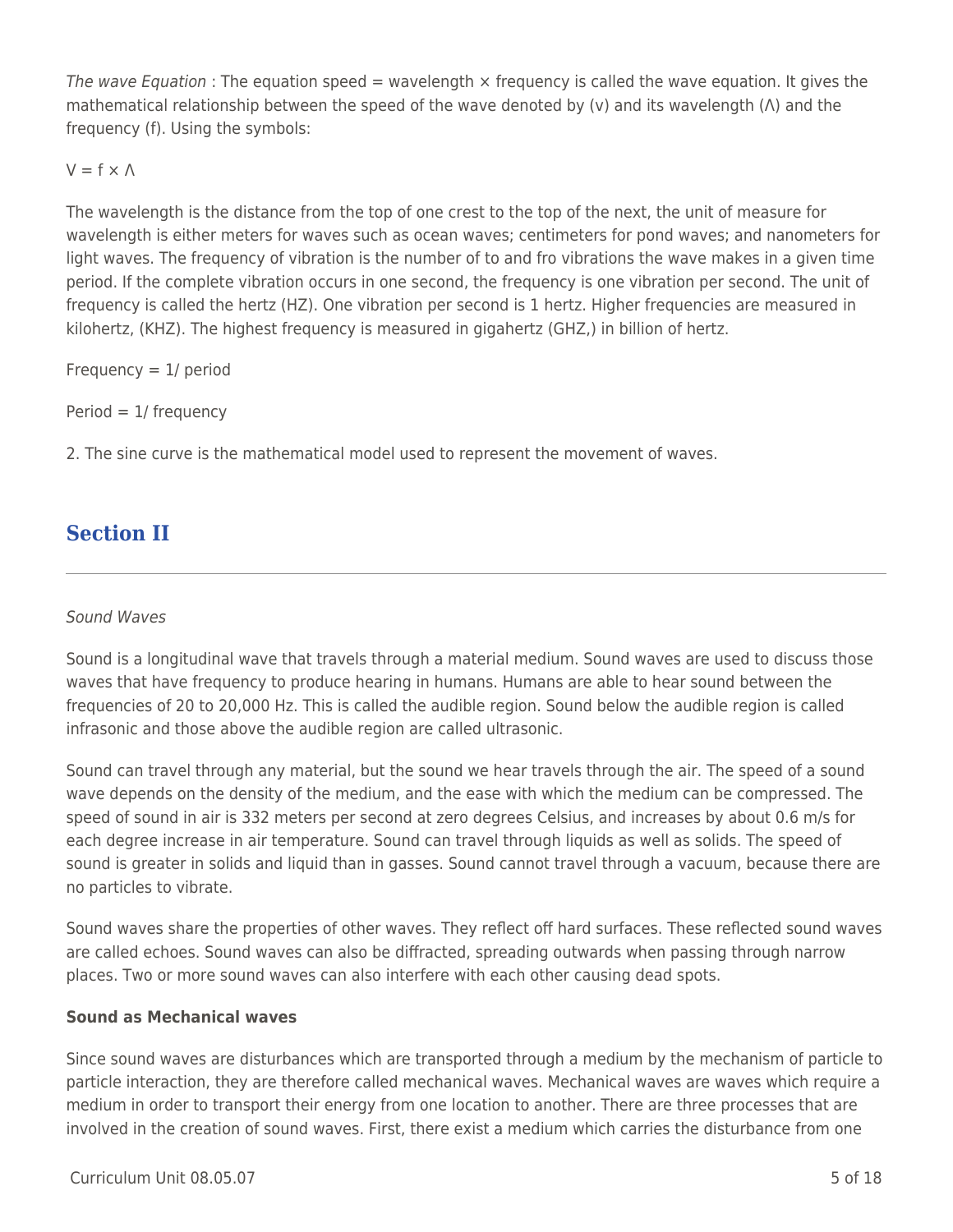location to another. Because mechanical waves rely on particle interaction in order to transport their energy, they cannot travel through regions of space that do not have particles. This medium could be the air or any other material. The medium is a series of interconnected and interacting particles. Secondly there must be a source of disturbance. This is usually a vibrating object that disturbs the first particle of the medium. Thirdly the sound wave is transported from one location to another by means of particle to particle interaction. If the medium is air then one air particle is displaced from its resting position, it then exerts a push or pull on its nearest neighbor causing them react to the force by moving from their original position. Mechanical waves cannot travel through a vacuum.

Newton's Laws of motion and conservation of energy principles are also applied to the motion of waves. Waves including waves such as sound waves, water waves and waves that are formed on a spring transmit energy are classified as mechanical waves. Mechanical waves serve as models for studying waves such as electronic waves and other waves that cannot be observed.

# **Sound as Longitudinal waves**

Sound waves in the air are longitudinal waves because particles of the medium, air, water, or string through which they travel vibrates parallel to the direction which the sound moves. When the air in the medium is disturbed it pushes on the surrounding air molecules forward. This causes the air to compress into a small region of space. When the medium moves in the reverse direction it causes the air pressure to be lowered, causing the air molecules to move back. This back and forth movement is imparted to other air molecules in the medium.

The recognition that sound wave is a longitudinal wave arose from the fact that it propagates in air. An essential characteristic of a longitudinal wave which makes it different from other waves is that the particles of the medium move in a direction parallel to the direction of the source of energy.

Because of the longitudinal motion of the air particles, there are regions in the air where the air particles are compressed together and in other regions the air is spread apart. The compression regions are regions of high pressure, while the regions of low pressure are called rarefactions.

#### **Sound as pressure waves**

Since a sound wave consists of repeating pattern of high and low pressure regions moving through a medium, it is sometimes referred to as pressure waves. A sound detector can differentiate between regions of high pressure; this corresponds to the arrival of compressed air, low pressure region corresponding to rarefaction and region of normal pressure. The plot of the fluctuations in air pressure versus time will produce a sine curve. The peak points of the sine curve represent the compression periods, the low points represent the rarefactions, and the zero points correspond to the normal periods

# **The Properties of Sound and how it is measured**

Sound, like other waves travels at a certain speed and has the same properties of frequency and wavelength. Sound travels at a definite speed and travels slower than light.

# Pitch and Frequency

Pitch is a human perception resulting from the sensing of acoustic energy. It is the brain's response to the frequency of sound. The pitch is a pure sound a sinusoidal wave with a single fixed wavelength. The higher the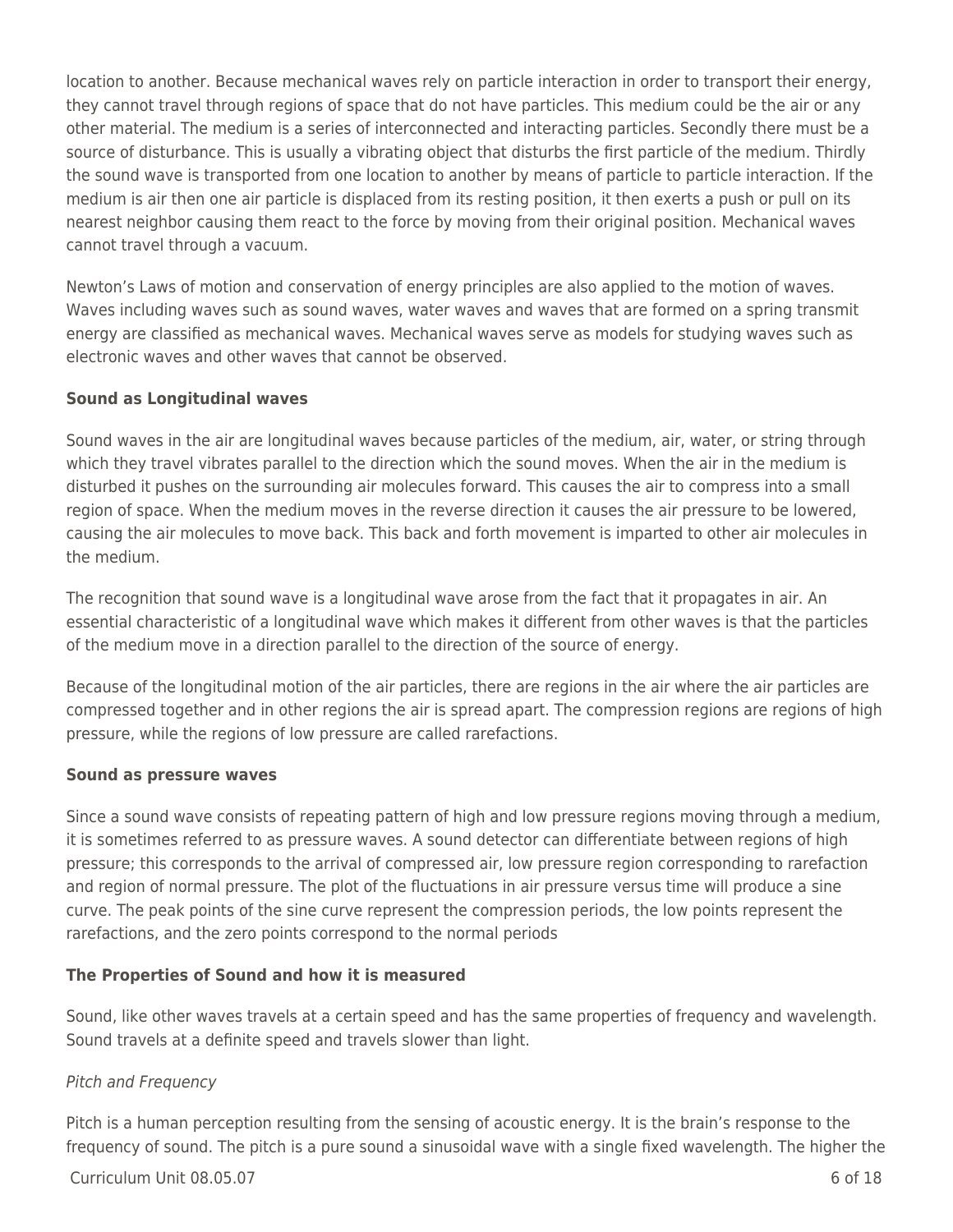frequency the higher the pitch.

# Intensity and the decibel

The intensity of sound is defined as the power transmitted by the sound through a unit of area. This is the rate at which the energy being transported by the wave flows through a unit area perpendicular to the direction of travel of the wave.

Intensity is given as:

Intensity  $=$  power/ area.

Intensity is measured in units of watts/ meter squared. The human ear responds to intensities covering the range from 10 - 12 W/m 2 to more than 1 W/m 2. Intensities are scaled by factors of ten. 10 - 12 called 0 bel is the reference point, is barely audible and was named after Alexander Graham Bell. A sound ten times as intense has an intensity of 1 bel or 10  $\cdot$  11 W/m 2. This is 10 decibels. The threshold of hearing is given as  $I_0 = 1.0 \times 10$ -12 The sound --level is defined as:

$$
\beta = 10 \log \left( \frac{I}{I_0} \right).
$$

# **How Sound travels (The speed of sound)**

Sound like all waves travels at a certain speed and therefore has the properties of frequency and wavelength. The relationship of speed and wavelength is given by

 $v = f \wedge$  where v is the speed of sound, f is the frequency and  $\wedge$  is the wave length. The wave length of sound is the distance between adjacent identical parts of a wave. The frequency is the same as that at the source and is the number of waves that passes a point per unit of time. The speed of sound is independent of the frequency.

The speed of sound is dependent on the medium through which it travels. The speed of sound in a medium is determined by a combination of its rigidity and its density. The more rigid the medium the faster the sound travels. The greater the density of the medium, the slower the speed of sound. The speed of sound in air is low because air is compressed. The speed of sound is greater in liquids and solids than it is in gases. This is because liquids and solids are more compressed.

The speed of sound is affected by temperature in a given medium. The speed of sound in the air at sea level is

 $v = 331 \text{m/s} \sqrt{\frac{T(K)}{273K}}$  The speed of sound in gases is related to the average speed of molecules in the

# gas 1 m .

# **Using Waves Speed to determine Distance**

At normal pressure and a temperature of 20 degrees Celsius a sound wave will travel at approximately 343 m/s or 750 miles / hour. The speed of sound waves is much slower than light waves. Light waves travel at a

 $C$ urriculum Unit 08.05.07  $\qquad \qquad$  7 of 18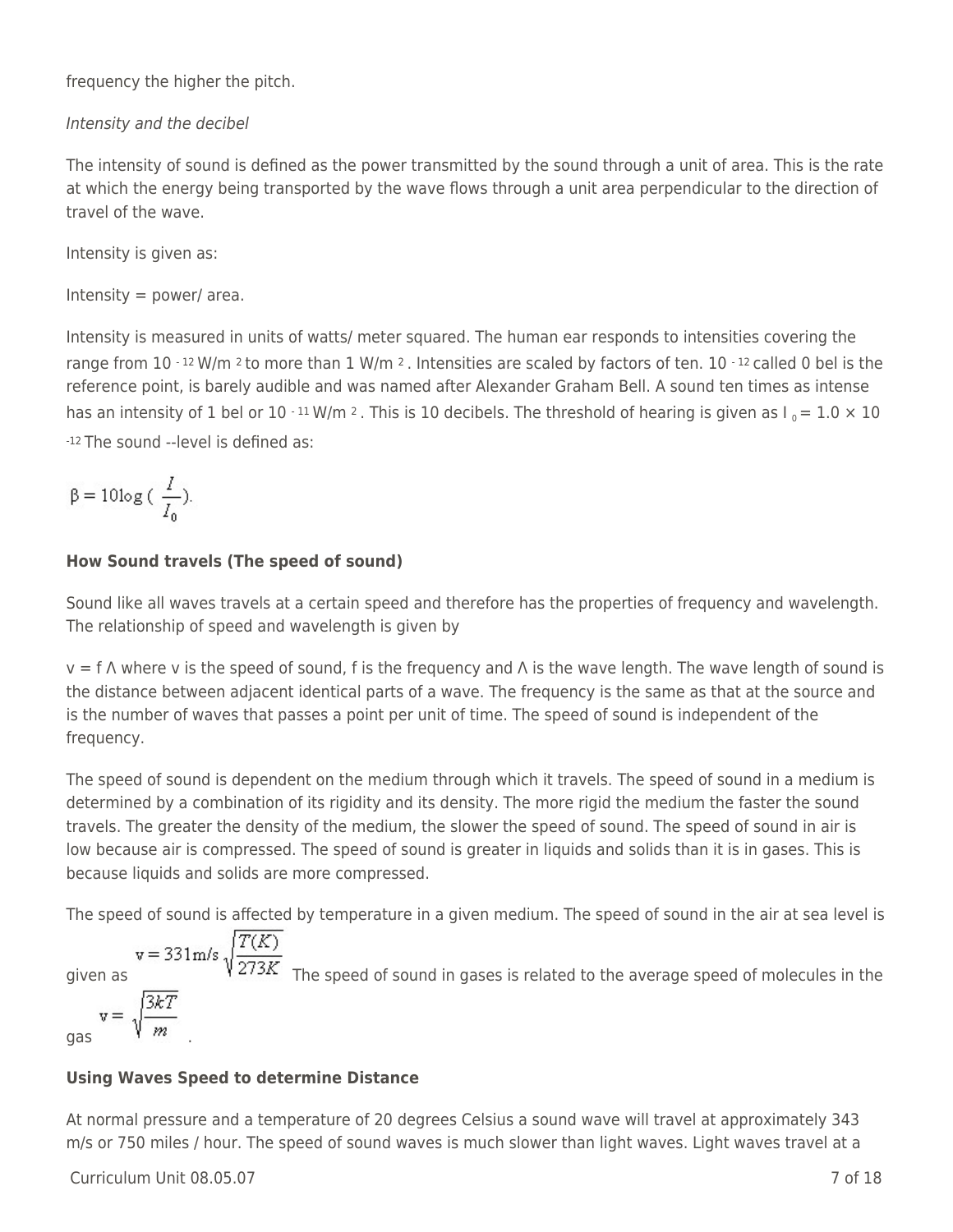speed of 300,000,000 m/s or 900,000 times the speed of sound. This difference explains why a light wave is seen before the sound wave (the thunder) is heard. The time delay between the arrival of the light wave and the arrival of the sound wave can be used to calculate distance of a storm. The model distance  $= v$  (velocity) (time) can be used to determine the distance that the sound wave has traveled.

The time delay between the production of sound and its reflection of the sound off a barrier can be used to calculate the speed at which sound travels. The time delay between the shout in a canyon and the return of the echo represents the time the shout travels the round trip distance. This time increment can be used to calculate the distance to the canyon wall.

# **Earthquakes**

Earthquakes occur as a result of a sudden release of energy in the Earth's crust that creates seismic waves. These waves are caused by slippage along faults in the Earth's interior. These faults can be as deep as 400 miles in the interior. Some of the tremors loose their energy before they reach the Earth's surface. Where there is a major shift in an area where there are faults, a great deal of pressure is released. The rocks move into a new position. When the movement stops, the waves carry the energy in all direction throughout the Earth. The point at which the initial movement of the rock occurs is called the focus or the hypocenter.

Seismic energy travels through the crust in the form of waves. There are two basic kinds of seismic waves. Body waves and surface waves. Body waves travel outward in all directions, including downward, from the quake focus. Surface waves are confined to the upper crust. They travel parallel to the surface like ripples on the surface of a pond, and are usually slower than body waves.

As the earthquake waves move outward from the focus, the energy follows. Therefore the earthquake is strongest at the focus. Earthquake waves are of two types, longitudinal and transverse waves. Transverse waves are referred to as S waves move the Earth from side to side. Longitudinal waves, called P waves push and pull the Earth.

During an earthquake the body waves are the first to arrive. The fastest are the P waves. These P waves moves as an acoustic wave in the air. The S- waves are the second waves to arrive. The S- waves arrive with a sudden jolt. The last waves to arrive are the surface waves. These waves occur with the up and down and back and forth and side to side movements. These movements make the ground appear to roll.

Seismic waves weaken the farther away from the source. The strongest quakes will occur at the epicenter, the point above the focus of the earthquake. The focus can be either a few miles below the ground or can be as deep as 435 miles below. Earthquakes not only present themselves as ground shaking. They can trigger landslides that can cause vast areas to be covered by the sea blocks of the earth's crust can shift along fault lines either horizontally or vertically. Loose soil or sand can be shaken so hard that individual grains separate, turning the earth into a soft liquid. This situation is referred to as liquefaction.

Since earthquakes are sound waves in the earth it demonstrates how the speed is dependent on the rigidity of the medium. The P waves of an earthquake travel faster in granite than the speed of the S- waves. Both the P waves and S waves travel slower in less rigid material. P waves have speeds of between 4.00 to 7.00 km /s, and s waves have speeds of between 2.00 to 5 km/s. The P waves travel ahead of the S waves as they traveled through the earth. The time between the P-waves and the S --waves is used to determine the distance of the epicenter of the earthquake.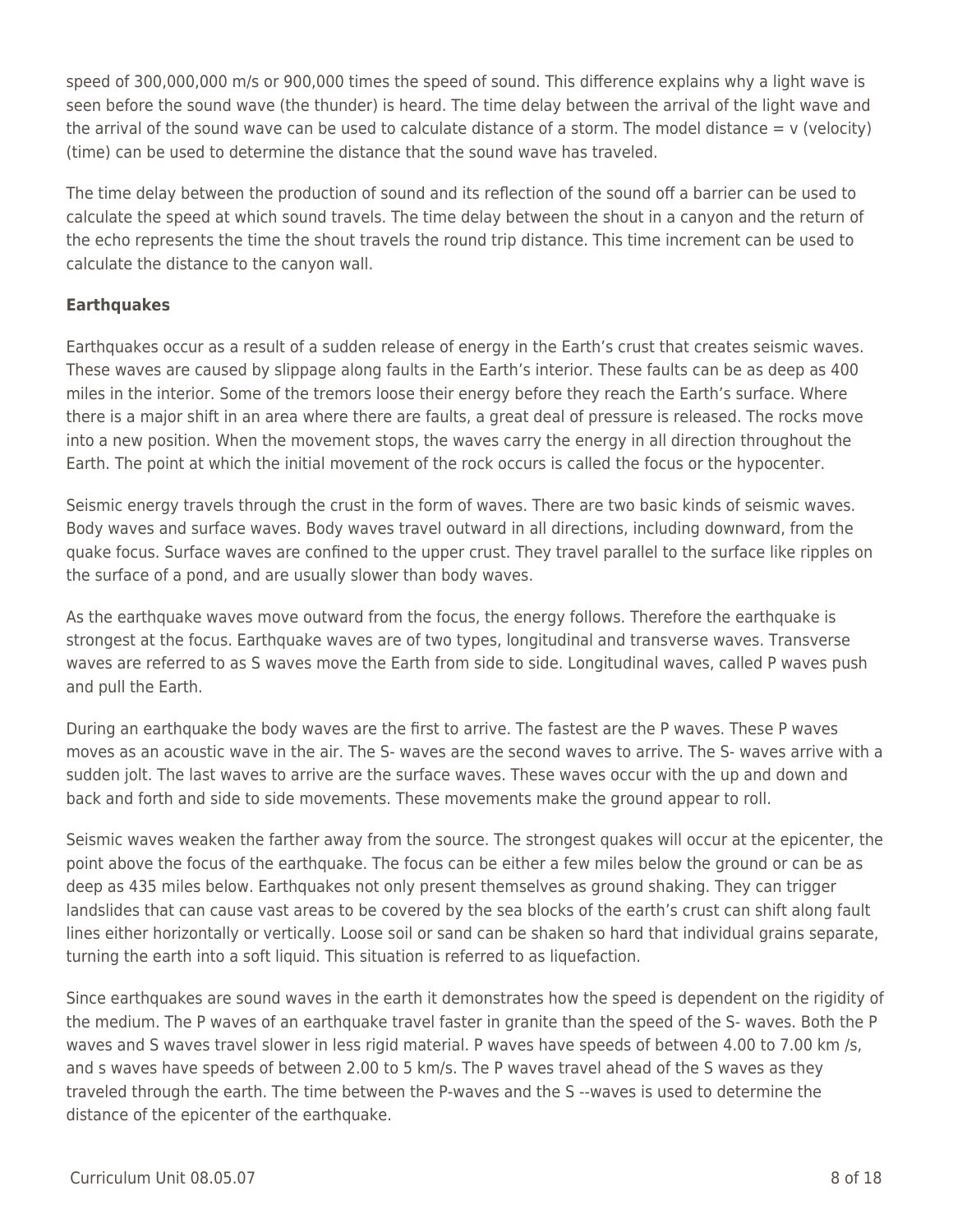# **The Doppler Effect**

The Doppler effect is an alteration of the observed frequency of a sound due to motion of either the source or the observer. The actual change in frequency is called the Doppler shift. For a stationary observer and a moving source, the observed frequency f is

$$
f_{obs} = f_s \ \left< \frac{\nu_{\psi}}{\nu_{\psi} + \nu_s} \right>
$$

where f  $_s$  is the frequency of the source,  $v_s$  is the speed of the source, and  $v_w$  is the speed of sound. The minus sign is used for motion toward the observer and the plus sign for motion away. For a stationary source and a moving observer the observed frequency is given as:

$$
f_{obs.} = f_s \left\langle \frac{v_w + v_{obs}}{v_w} \right\rangle_{\text{where } v \text{ is the speed of the observer.}}
$$

In general a Doppler effect is experienced when there is motion between the source of the sound and the observer. If the source of the sound and the observer is moving towards each other in opposite directions the frequency heard by the observer is higher than the frequency of the sound. When the source of the sound and the observer are moving away from each other the frequency heard by the observer is lower than the source frequency.

# **What causes the Doppler Effect or Shift?**

The sound waves emitted by the point of source sound spread out spherically. If the source is stationary, then all the spheres are centered on the same point. Observers on either side of the source will experience the same frequency and the wave length between them are the same. If the source is moving, then each disturbance moves out in the sphere from the point of the source, but the point of the source moves. This movement causes the wavelength to be closer together on one side and farther apart on the other side. The wavelengths are closer together in the direction which the source is moving and farther apart in the opposite direction. If the observer is moving, then the frequency at which they hear the sound changes. If the observer is moving towards the source then the frequency is higher. If the observer is moving away from the source then the frequency is lower.

# **SECTION III - Lesson Plans**

# **Lesson Plan I**

Topic: Properties of Waves: Speed and Amplitude

**Objectives** : Students will be able to

- a. Identify the parts of a wave
- b. Calculate the speed of a wave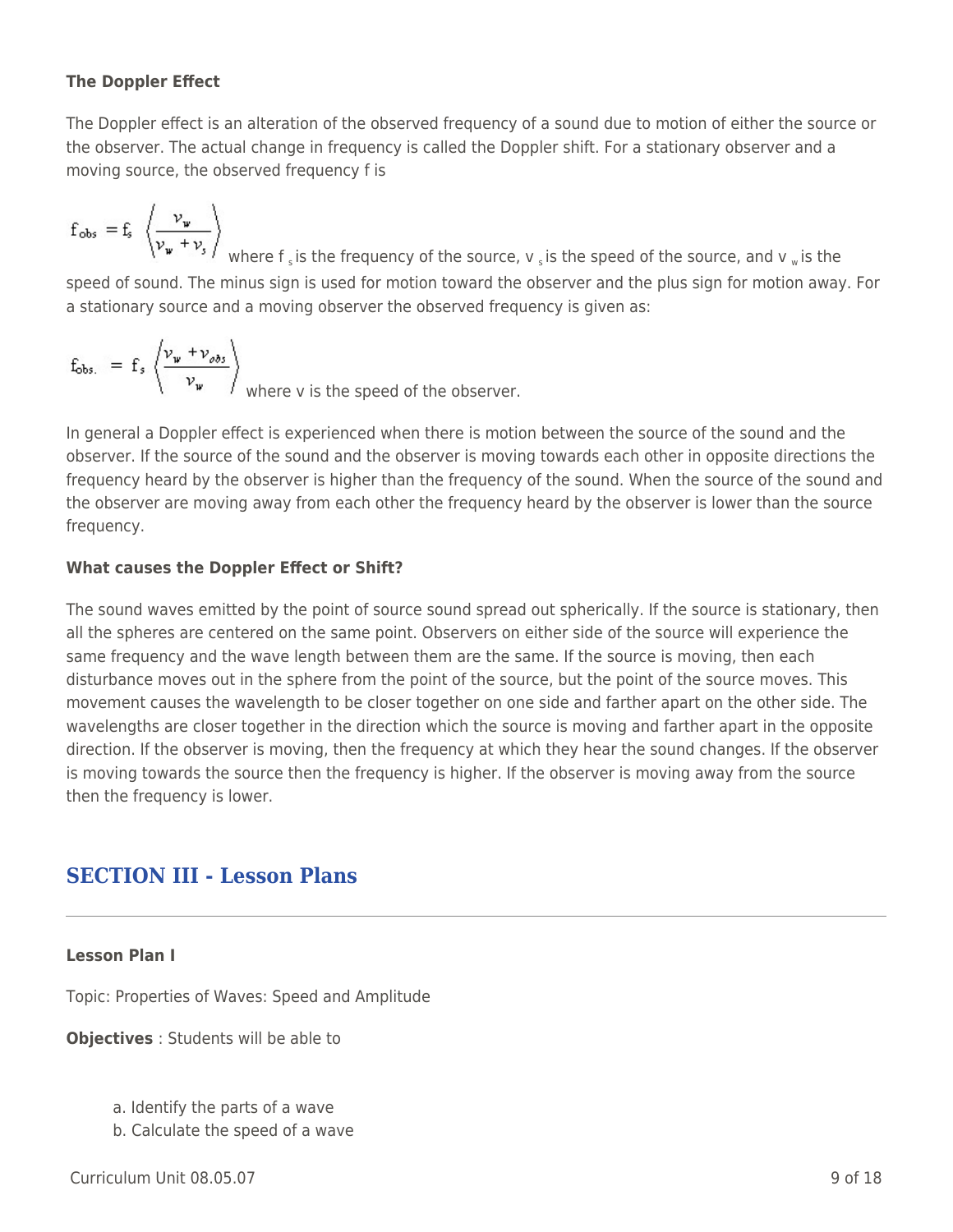- c. Calculate wavelength
- d. Calculate the period of a wave.

#### **Content:**

How fast does a wave travel? The speed of a wave can be computed by using the same method that is used to determine the speed of a moving car by applying the formula speed (velocity  $v$ ) = distance / time.

#### **Strategy:**

- a. discuss properties of waves
- b. demonstrate the experiment on the formation of waves
- c. Discuss different types of waves.
- d. Identify the parts of a wave
- e. Review the formula for distance speed and time
- f. Show the connection between the speed of waves and the speed of a car
- g. Worked examples on CB.

#### **Problems for Application** :

Connect the sine curve as a model for wave. Draw and the parts of the wave draw the parallel to the sine curve (amplitude, crest, troughs, wavelength)

#### **Lesson Plan II**

**Topic:** The Doppler Shift

**The Essential Questions** : Why does the siren of the police seem to fade in the distance?

**Objectives:** Students will be able to

- · Use a diagram to explain the Doppler shift
- · Solve problems involving the Doppler shift.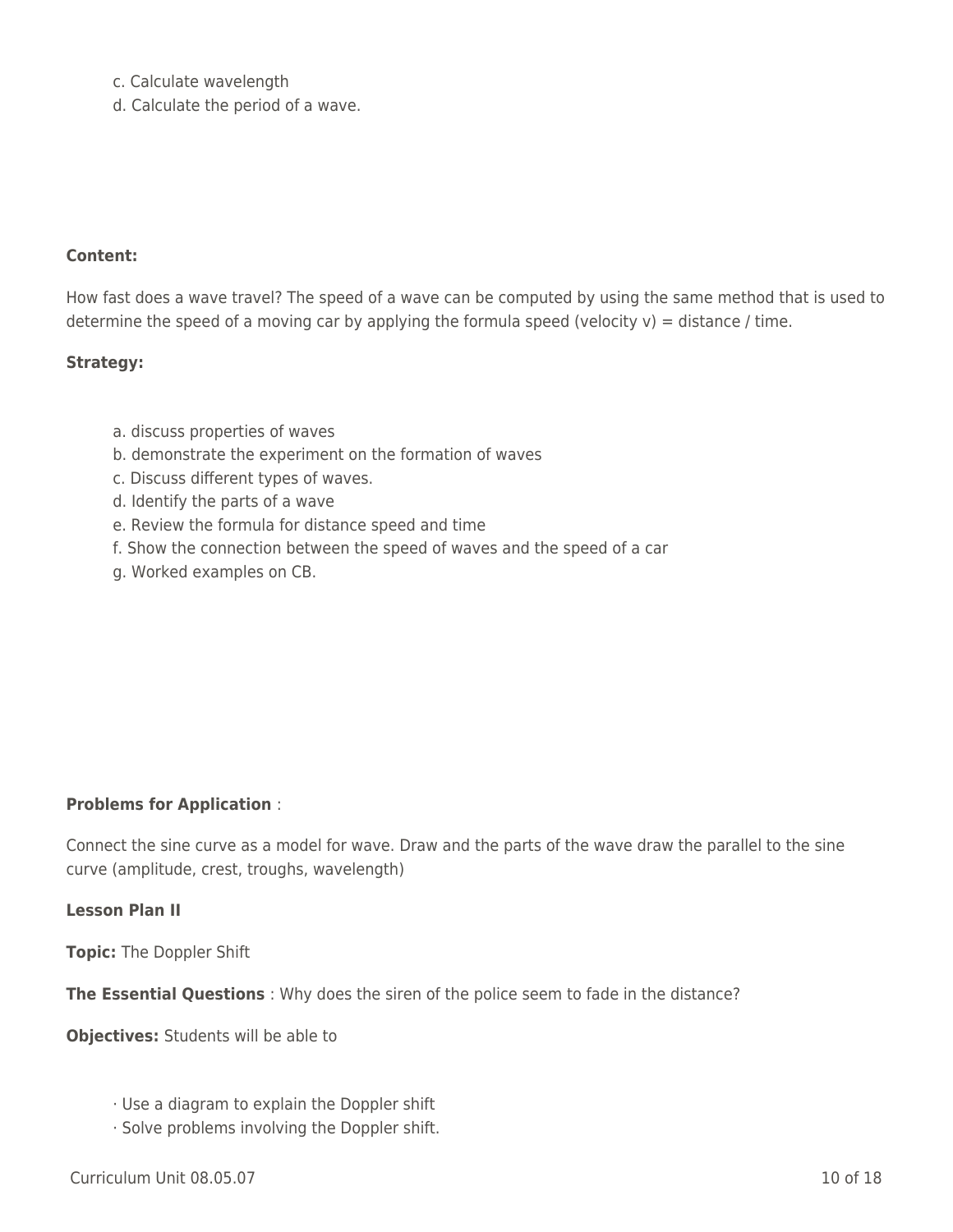#### **Background Information:**

The sudden change in the police siren as the car passes by is defined as the source of motion. The Doppler Effect is the shift in the frequency and wavelength of the sound waves generated from the source moving with respect to the medium. Sound waves are produced at a constant frequency, and the wave-fronts radiate symmetrically away from the source at a constant speed, which is the speed of sound in the medium. The distance between wave-fronts is the wavelength. All observers will hear the same frequency, which will be equal to the actual frequency of the source.

#### **Activities** :

- i.) Introduction of the Doppler shift formula
- ii.) Worked examples
- iii.) Reading / research for students
- iv.) Research paper on the uses of Doppler shift in medicine, metrology, and shipping.

**Significant task** : A police cars travels down a highway at a speed of 33.5 m/s or 75miles / hour. Its siren emits sound at a frequency of 400 Hz. If you are a passenger in a car traveling at 24.6 m/ s going in the opposite direction as the car approaches the police car moves and as the car moves away from the police car, calculate the frequency for each. Draw a picture the represent the situation.

#### **Lesson III**

**Topic** : Sound Levels

#### **Objectives** :

The students will be able to

- a.) Compare different sound levels
- b.) Calculate sound levels
- c.) Apply the properties of logarithms to calculating the intensity of sound.

The Essential Questions: What is the decibel level of the faintest sound that we can hear? What is the effect of the intensity of sound on the decibel level? Can the MP player damage your hearing?

#### **Background Information** :

Curriculum Unit 08.05.07 11 of 18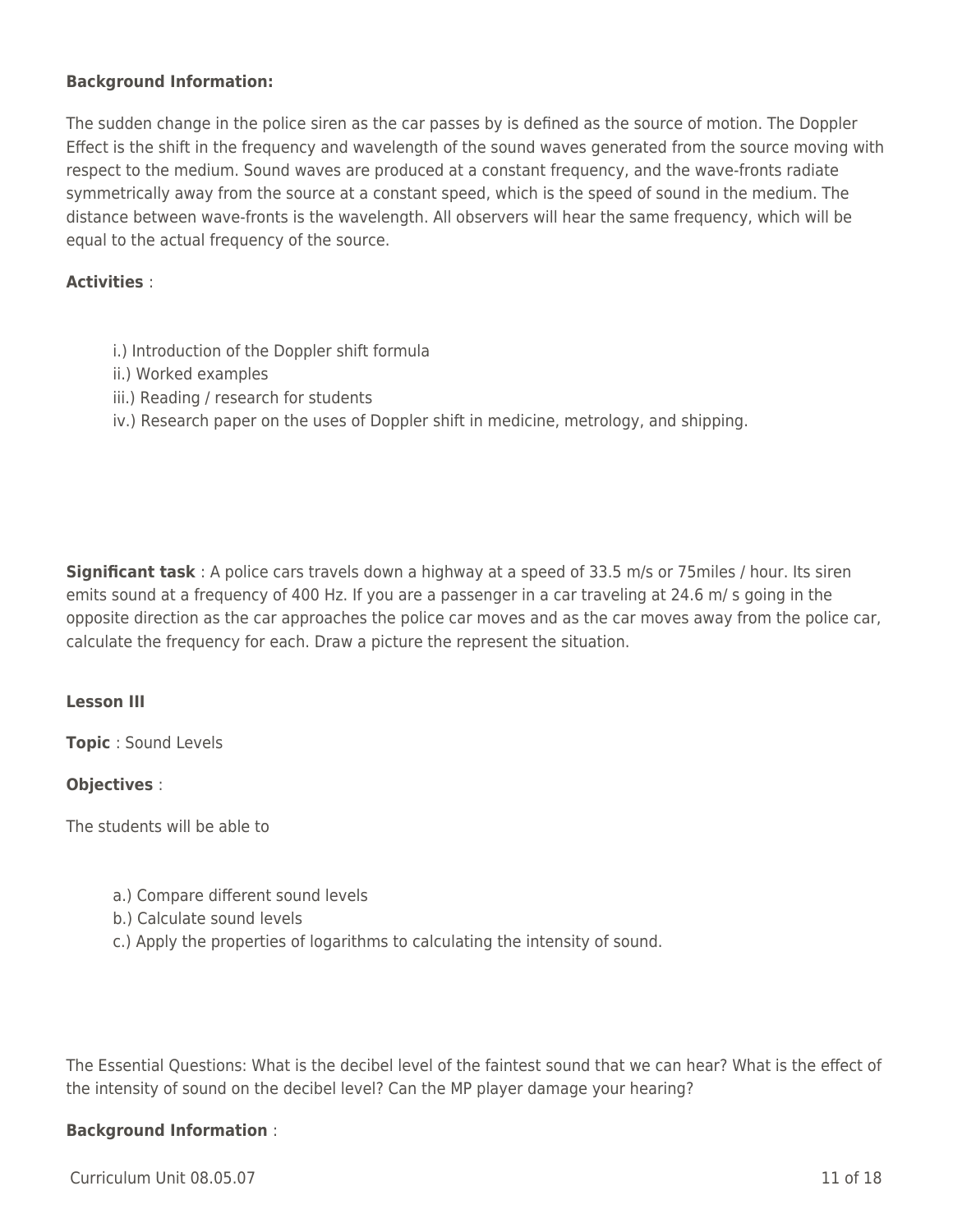The faintest sound that the human ear can detect at a frequency of 1000Hz correspond to an intensity of 1.00 × 10 -12 This is called the threshold of hearing. The loudest sound that the ear can tolerate correspond to an intensity of 1.00 W/ m 2. Sound intensity varies by a factor of ten. The table lists noise levels and their effect on hearing

| Sound Levels | Intensity $(\text{W/m}^2)$ | Effect / Examples              |
|--------------|----------------------------|--------------------------------|
| (dB)         |                            |                                |
| 0            | $1 \times 10^{-12}$        | Threshold of hearing at 1000   |
|              |                            | Ηz                             |
| 10           | $1 \times 10^{-11}$        | Rustle of leaves               |
| 20           | $1 \times 10^{-10}$        | Whisper 1 m away               |
| 30           | $1 \times 10^{-9}$         | Quiet home                     |
| 40           | $1 \times 10^{-8}$         | Average home                   |
| 50           | $11 \times 10^{-7}$        | Average office, soft music     |
| 60           | $1 \times 10^{-6}$         | Normal conversation            |
| 70           | $1 \times 10^{-5}$         | Noisy office, busy traffic     |
| 80           | $1 \times 10^{-4}$         | Loud radio, classroom lecture  |
| 90           | $1 \times 10^{-3}$         | Inside a subway train          |
| 100          | $1 \times 10^{-2}$         | Noisy factory, siren from 30m  |
| 110          | $1 \times 10^{-1}$         | Damage from 30 minutes         |
|              |                            | exposure                       |
| 120          | $1 \times 10^{0}$          | Loud rock music, threshold of  |
|              |                            | pain damage in seconds         |
| 140          | $1 \times 10^{-2}$         | Jet plane at 30 meters, severe |
|              |                            | pain                           |
| 160          | $1 \times 10^{-3}$         | Bursting of eardrum            |

The sound level in Β in decibels of a sound having an intensity of 1 in W/m 2 is defined as

$$
\beta(dB) = 10 \log_{10} \left( \frac{I}{I_0} \right) \text{ where } I_0 = 10^{-12} \text{ W/m}^2
$$

Sound level is not the same as intensity. Sound level Β is defined is a ratio, and is therefore a unit- less quantity used to compare sound level to a fixed standard 10 -12 W/m <sup>2</sup>

# **Classroom problems**

Calculate the sound level in decibel for a sound having an intensity of 5.00  $\times$  10  $\cdot$ 4 W/m  $\cdot$ 

# **Lesson Plan IV**

Topic: Sonic Boom

# **Objectives** : Students will

- a.) Describe what happens when the source of sound travels faster than the speed of sound.
- b.) Geometrically describe sonic boom.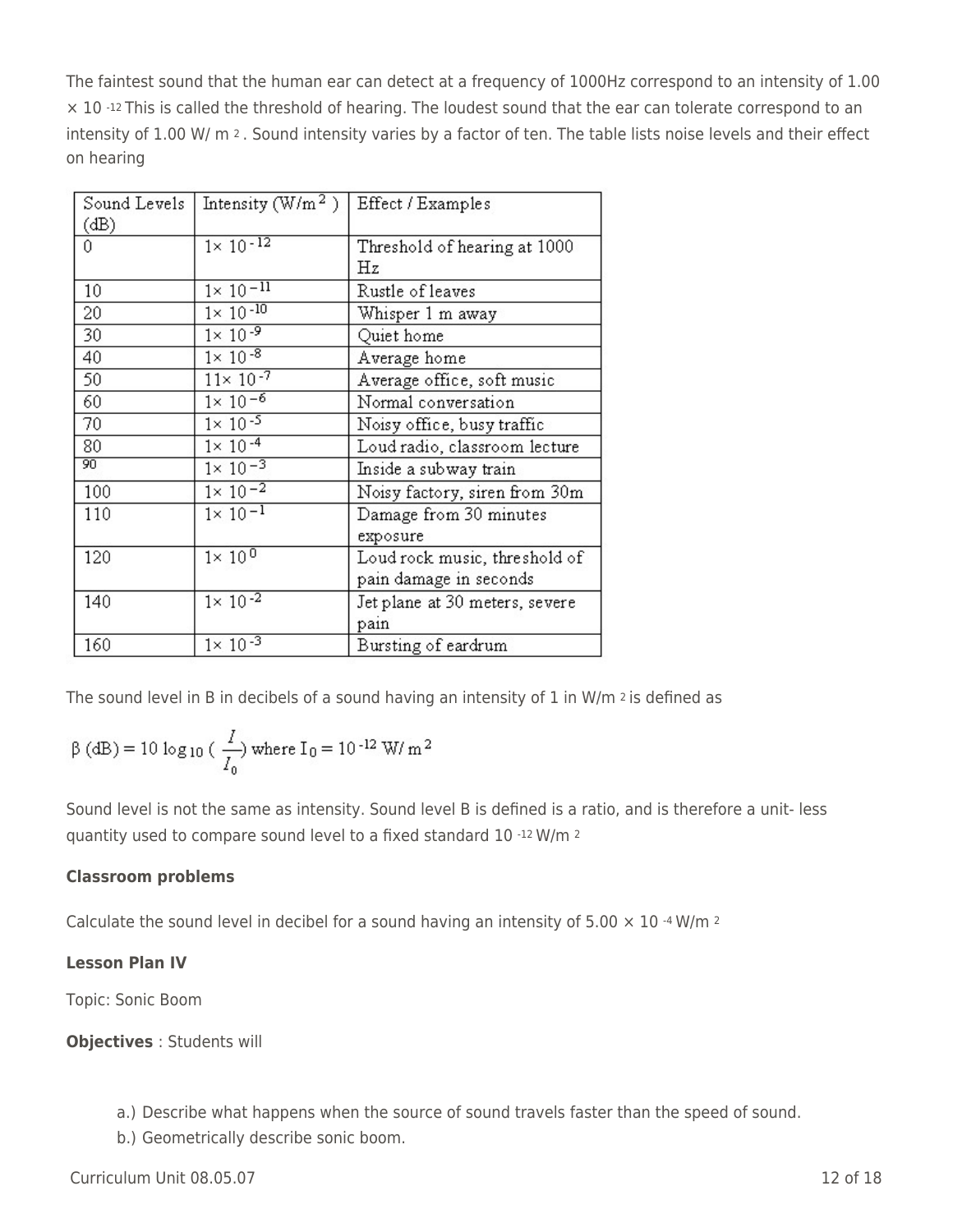**Essential Questions** : What happens when a moving source approaches or exceeds the speed of sound?

#### **Background:**

Sounds from a source that moves faster than the speed of sound spread out spherically from the point where they are emitted. When the source exceeds the speed of sound no sound is received by the observer until the source is passed. Both the approaching sound and the receding are mixed. This is situation creates a sonic boom. A sonic boom is a constructive interference of sound created by an object moving faster than sound. This can be represented geometrically by a cone in three dimensions with overlapping circles. Inside the cone the interference is mostly destructive, and the sound intensity is less than on the shock wave.

#### **In Class Activity** :

- a.) discuss sonic boom
- b.) Explore movie from the internet that demonstrate sonic Boom

The task: Students will research and make a presentation on Sonic Boom.

#### **Lesson Plan V**

Topic: Earthquakes

**Objectives** : Students will be able to:

- a.) Describe the causes of Earthquakes
- b.) Identify regions most prone to earthquakes
- c.) Apply the study logarithm to the forces of earthquakes.

# **Essential Questions** :

- a.) How are Earthquakes formed.
- b.) Can we predict when an earthquake will arrive?
- c.) How are Earthquake magnitudes measured?

#### **Background Information** :

 $Curir$  Unit 08.05.07 13 of 18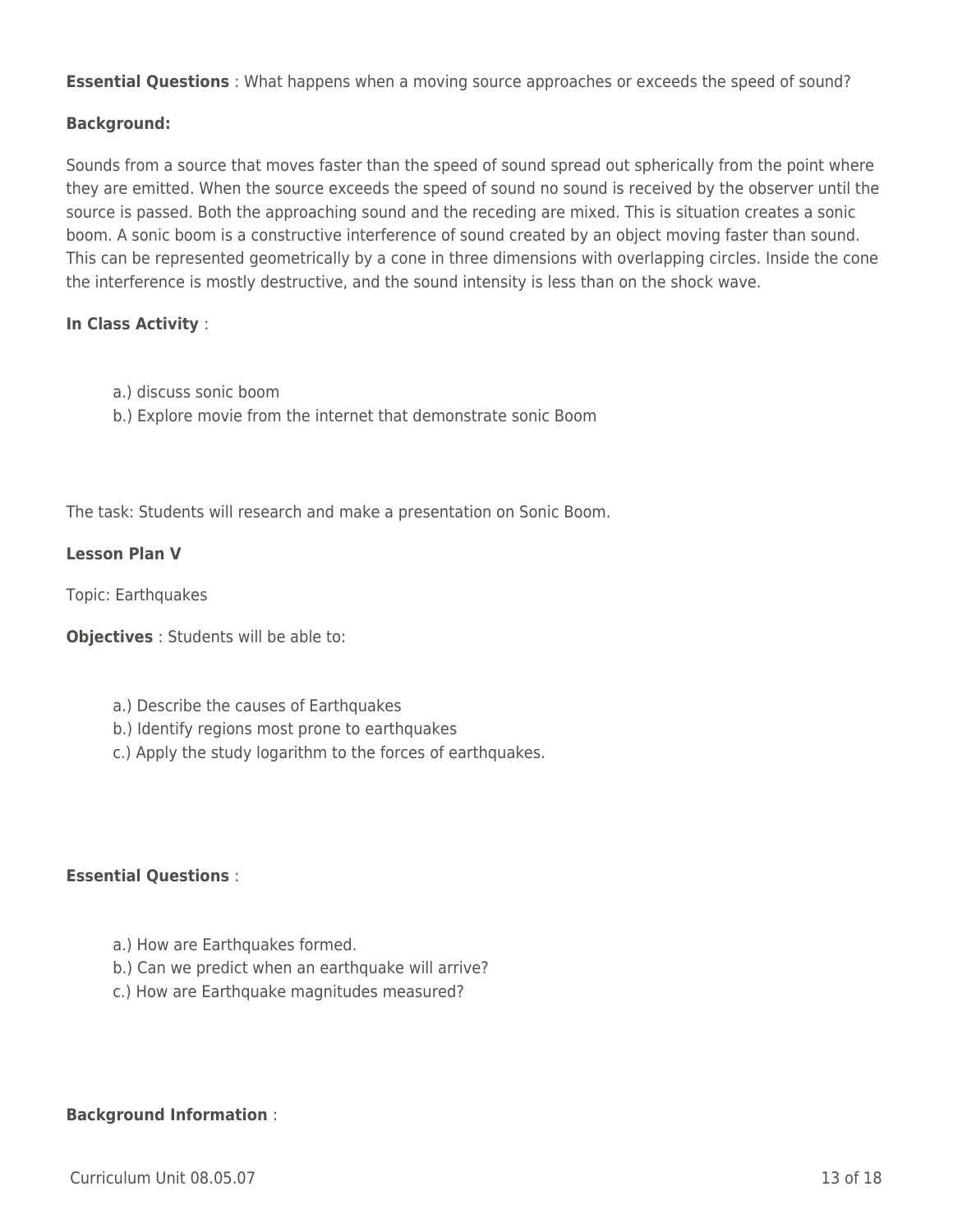The magnitude of earthquakes is measured on the Richter scale. The Richter magnitudes are based on a logarithmic scale. Each successive unit is ten times more powerful than the one before.

A seismometer is an instrument that senses the earth's motion. The seismograph combines a seismometer with recording equipment to obtain a record of the motions of the earth. From this graph scientists can calculate how much energy is released in an earthquake. Seismograms are placed at different positions, some close to the earthquake and some at greater distances. The readings from all these positions are used to calculate the magnitude of the earthquake. Usually all the seismograph stations will give the same magnitude for an earthquake.

The Richter scale is open- ended. There is no limit to how small or how large an earthquake might be. Since logarithms are used to compute the size of earthquakes it is possible to have earthquakes with negative magnitudes. These earthquakes might be too small to be detected. Alternately the scale can record very powerful earthquakes. The most powerful earthquake recorded was a magnitude of 9.5 recorded in Chile in 1960.

# **Activities / Problems**

Select problems that give practice in the properties of logarithms, but are applied to earthquakes.

1. The energy E (in ergs) released during an earthquake of magnitude R may be approximated by using the formula

 $Log E = 11.4 + (1.5) R$ .

a.) Solve for E in terms of R

b.) Find the energy released during the Alaskan quake of 1964. The earthquake measured 8.4 on the Richter scale.

# **Lesson Plan VI**

Topic: Earthquakes: How are Earthquakes located?

**Objectives** : Students will be able to:

- a.) Find the intersection of circles
- b.) Measure distances
- c.) Apply the data generated from a seismograph to locate an earthquake.

#### **Essential Questions** :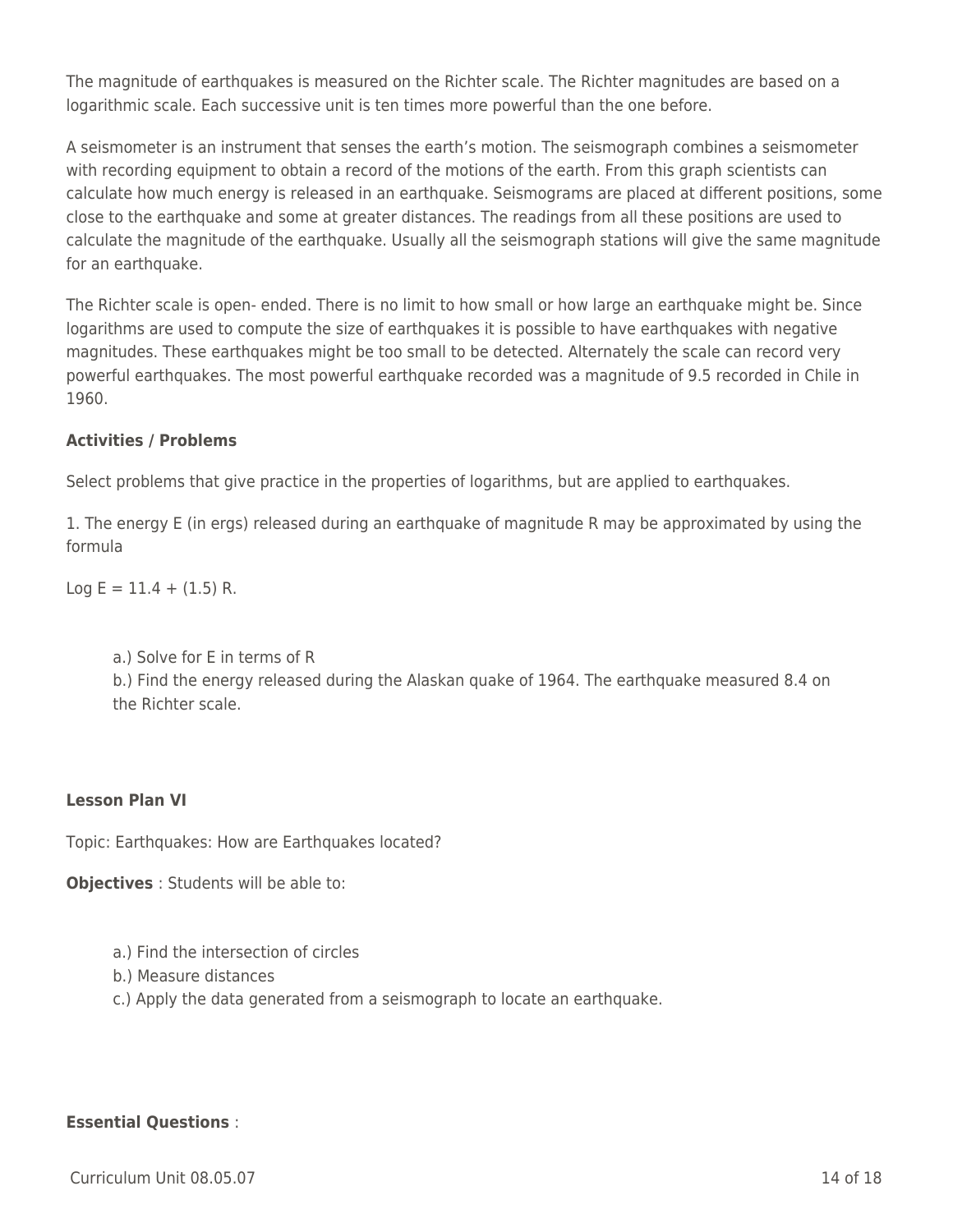How do scientists locate the epicenter of an earthquake? How far away from the epicenter can the waves from an earthquake be felt?

#### **Background Information**

#### Finding the Epicenter of the earthquake

Scientists use the seismograph a sensitive measuring devise to detect the vibrations of distant earthquakes. These seismographs are located in various places across the earth. These seismographs are located in China, in the pacific coast of the United States, the region called the ring of fire, in Australia and other places in the Southern hemisphere.

When an earthquake occurs, the shock waves spread out in all directions. Some of these waves compress the rock layers inside the earth. These compression waves called 'P' waves travel through the earth. The movements of these waves are recorded by the seismograph. These P waves are the first to be felt and to be recorded. Other waves, the S waves travel on the surface of the earth. These S waves move up and down and back and forth. These waves have similar behavior as the traverse waves.

Since S waves travels much slower than the P waves, the arrival of their movements are detected and recorded after the P waves. The farther away from the epicenter of the earthquake the instruments are located the longer it will take to record the movements of the P and S waves. Scientists know the speed at which both types of waves travel through their respective medium. The time lag between the arrival of the P waves and the S waves is then used to calculate the distance of the earthquake's epicenter from the location of the instrument.

#### How the Location of the Epicenter is done.

Seismographs located at different parts of the world receive the movements of the waves that occur from the earthquake. Let A, B, and C represent seismographs that are located at three different centers through out the world. . The devise at center A record the earthquake waves and a distance of 500 km was estimated to be the distance from the epicenter of the earthquake. A circle of radius 500 km was drawn. It is known that the earthquakes epicenter could be any where on that circle. The center at B also receives the waves and a distance of 400 km was calculated to be the possible distance from the epicenter. A circle of radius 400 km was drawn. The possible location of the epicenter could be at the intersections of both circles. These two circles intersect in two places. To find the exact location the distance from the third center location C is needed. Location C produced a distance of 200 km. The circle of radius 200 km is drawn and at the point of intersection of the three circles will indicate the location of the epicenter of the earthquake. Scientists use the triangulation of the three data sources to locate the precise location of the epicenter of the earthquake.

#### **Activities/ Problems**

a) For geometry students can use graph paper and a compass to (using a scale) locate the epicenter of a earthquake.

b) Students can research the seismograph its origin and how it works and their locations.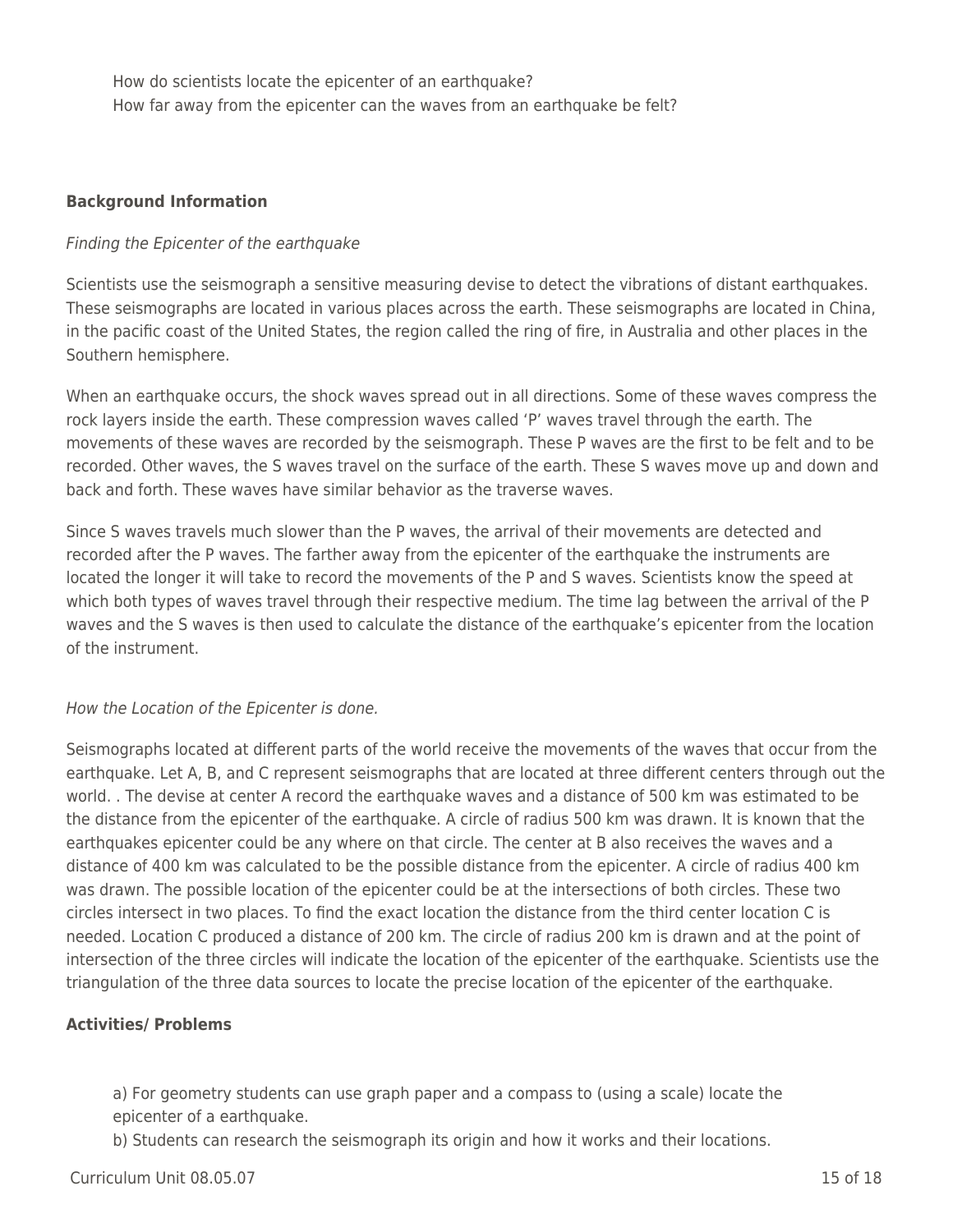# **Bibliography**

1. Bolemon, J., (1989). Physics: An Introduction, Second Edition, Prentice Hall. Englewood, New Jersey.

A college physics textbook. It provides a good treatment of waves and sound waves. Excellent diagrams are used to represent the concepts.

2. Hecht, E., (2000). Physics: Calculus. Brooks/ Cole. Pacific Grove. CA.

This textbook is a calculus based physics book. It provides mathematical applications to the content covered. It is an excellent source for discussion questions, open ended problems and multiple choice questions.

3. Hewitt, P. G. (2002). Conceptual Physics, 9<sup>th</sup> Edition. Pearson Education Inc., Addison Wesley, San Francisco, Ca.

This textbook is written for the high school student. It provides a conceptual approach to the concepts covered It also provides a good collection of project ideas.

4. Karplus, R., (1969). Introductory Physics: A model Approach. W. A Benjamin Inc. New York, New York.

This text will be a good source for teaching a unit on sound.

5. Long, D. (1980). The Physics around You. Wadsworth Publishing Company, Belmont, California.

The chapter that is devoted to sound waves provide excellent problems that are useful in evaluating a unit on sound waves.

6. Serway, R.A. (1982). Physics for Scientists and Engineers. Saunders College publishing, Chicago.

This book is recommended as a teacher source. Provides excellent problems for application.

7. Urone, P. ( 2001). College Physics. Brooks/ Cole. Pacific Grove. California.

This is a college textbook. Chapter 16 discusses sound waves. It focuses on the mathematical applications of sound waves. Sample problems are given for each concept. Problems in the unit were modeled from this text. The book could be used by the teacher as resource.

8. Zitewitz, P. W.; Neff, R. F.; Davis, M. (1995). Physics: Principles and Problem Glenco/ McGraw- Hill. Ohio.

This is a high school textbook. It is easy to read and will provide good samples of simple labs that can be used to explain sound waves. There are multiple choice and open ended problems that are written so that high school students be provided with practice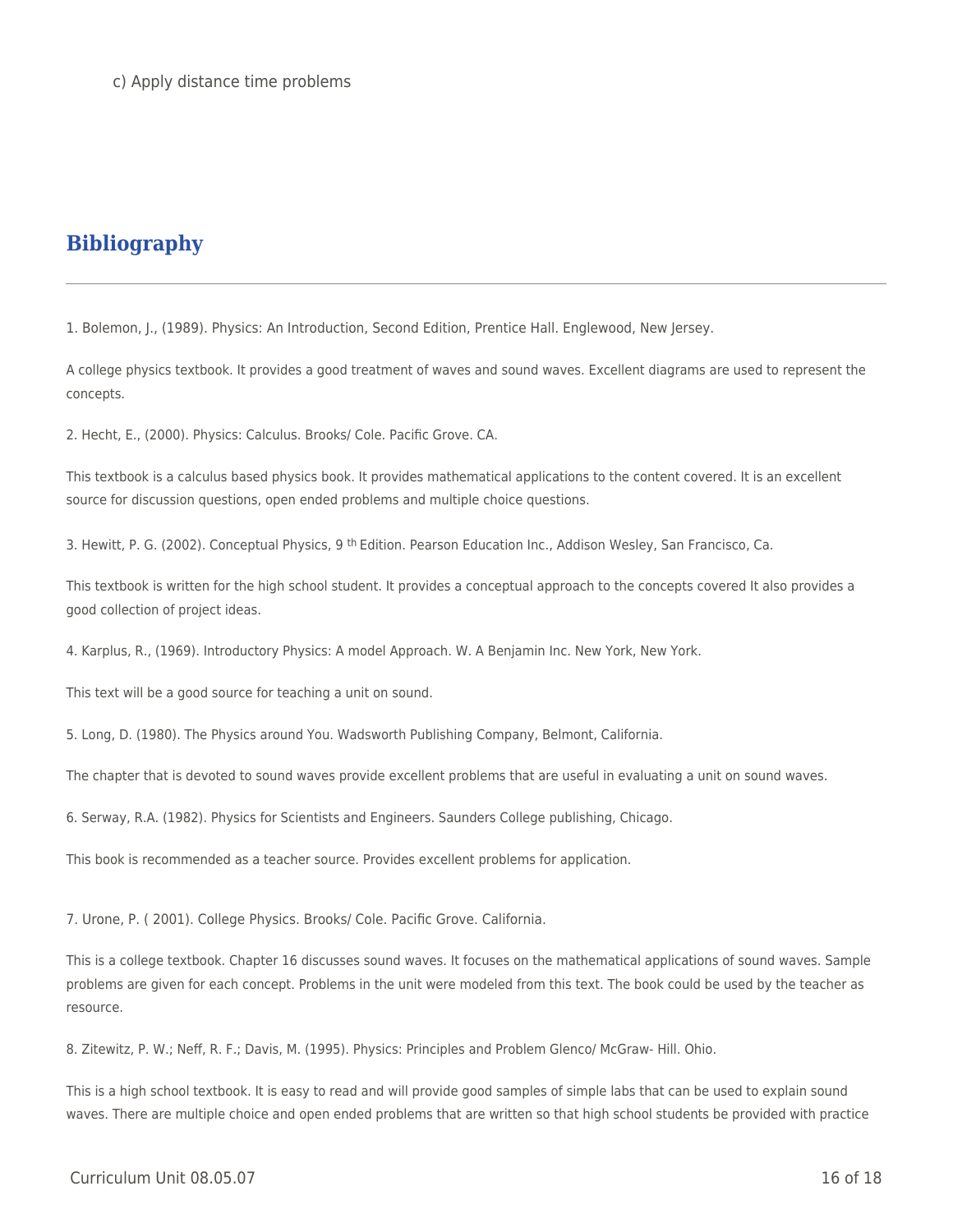#### **WEBSITES**

http:// www.glenbrook.K-12il.usgbssci/phys/class/sound/uii2b.html

Provides a series of lessons plans for teaching a physics lesson on waves. Also includes assessments to check for student's understanding.

http://en.wikipedia.org/wiki/wave

A good description of waves is given. Includes mathematical applications

http://en.//wikipedia.org/wiki/Earthquake

This web site provides an extensive discussion on earthquakes. Includes a list of the most famous earthquakes is included.

http:www.glenbrok.k-12.il.us/gbssci/phys/class/waves/u1012c.html

The website provides a series of lesson on sound waves.

http://www.kettering.edu/~drussell/Demos/doppler/doppler.html

The website explains the Doppler effects. It includes a movie of how circular waves are created. It also discusses sonic boom and provides pictures showing shock waves generated by super jets.

http://en.wikipedia.org/wiki/Sonic\_boom

The causes and characteristics of sonic boom is discussed.

http://ww2010.atmos.uiuc.edu/(Gh)guides/rs/rad/ptrn/ptrn1.rxml

The causes of earthquakes is discussed. A list of the most disastrous earthquakes is included.

http://www.geo.mtu.edu/UPSeis/intensity.html

This web site gives a history of the Richter scale and explains how the magnitude of earthquakes is calculated.

http://library.thinkquest.org/10136/earthquk/earttq.htm

The topics included in this website are plate tectonics, where earthquakes occur and how earthquakes are measured.

http//www.Worsleyschool.net/science/files/earthquake/epicenter.html.

This website gives an excellent step by step process of how the epicenter of earthquakes is located. Pictures and diagrams that explain the concept are included. This is an excellent resource for teachers.